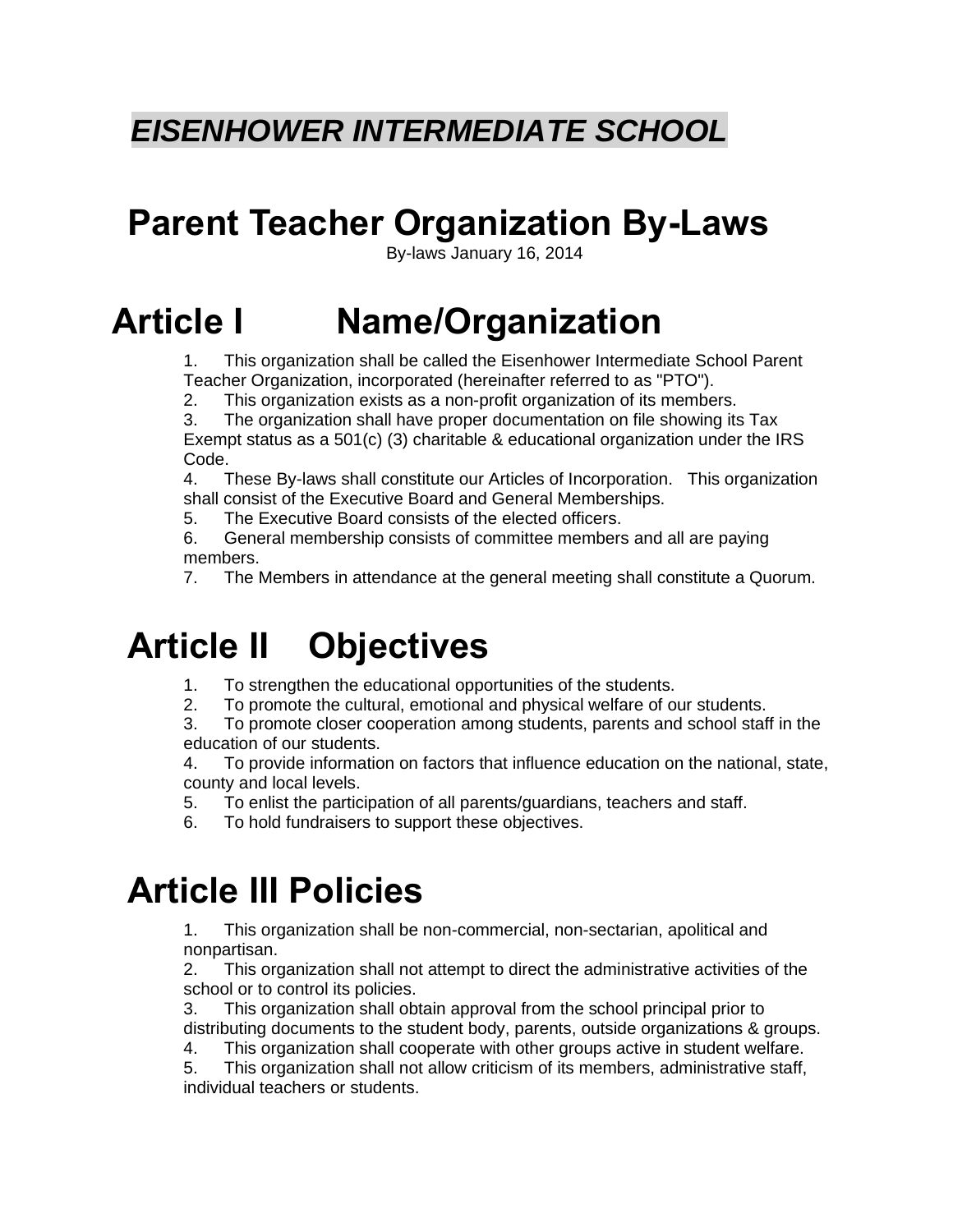# **Article IV Membership and Dues**

1. Membership shall be open to parents, teachers, administrative staff, and legal guardians of students currently attending Eisenhower Intermediate School.

2. Membership, in this organization, shall run from the beginning of the school year Memberships' drive in September through June of the same school calendar year. Annual dues are to be paid by all members. New members may join the PTO at any time by paying dues.

3. Only members who have paid their annual membership dues will have voting powers at general meetings.

4. Dues are set by a majority vote of the Executive Board.

5. A portion of the PTO membership dues, collected from members, will cover the cost of producing the Eisenhower Intermediate School Directory, with any overage to be reallocated into the general budget.

6. Teachers must join the PTO in order to receive Grants.

# **Article V Nominations and Elections**

1. Nominating Committee identifies candidates for office, certifies the credentials of all candidates for office and prepares the official list of nominees.

2. The Principal and one Executive Board member (who will be completing their term) shall serve as ex-officio of the Nominating Committee.

3. The Nominating Committee shall consist of three active PTO members. A chairperson for the Nominating Committee shall be appointed by the President/Co-President.

4. At a PTO meeting (no later than the end of April), the Nominating Committee shall submit a single slate to the general membership. At The May General meeting, additional nominations will be taken from the floor. The Candidate should have served on a board or chaired a committee and have attended a majority of PTO meetings.

5. Nominees from Feeder Schools must have been PTO members or served on the Board or served as committee chairpersons at their prior school.

6. Prior consent of all nominees must be received.

7. If there is not a qualified candidate named, to be nominated, the board has the right to waive these requirements.

8. At the May/June meeting, the slate will be elected by a show of hands. In the event that there are more nominees than allowed for any office, the members of the organization shall vote by secret ballot.

9. If there is only one nominee, the nominee is deemed elected by Acclamation.

10. A vacancy occurring during the year in any office shall be filled by appointment by the President/Co-President and approved by the Executive Board.

11. Officers shall be elected for a term of one year and may serve in the same capacity for no more than two consecutive years. Officers can serve in the same capacity for more than two consecutive years ONLY IF THERE ARE NO OTHER QUALIFIED CANDIDATES;

12. New officers shall be sworn in at the end of year dinner in June and will assume their duties after all old business is completed, by July  $31$ <sup>st</sup> of the current year, if not sooner;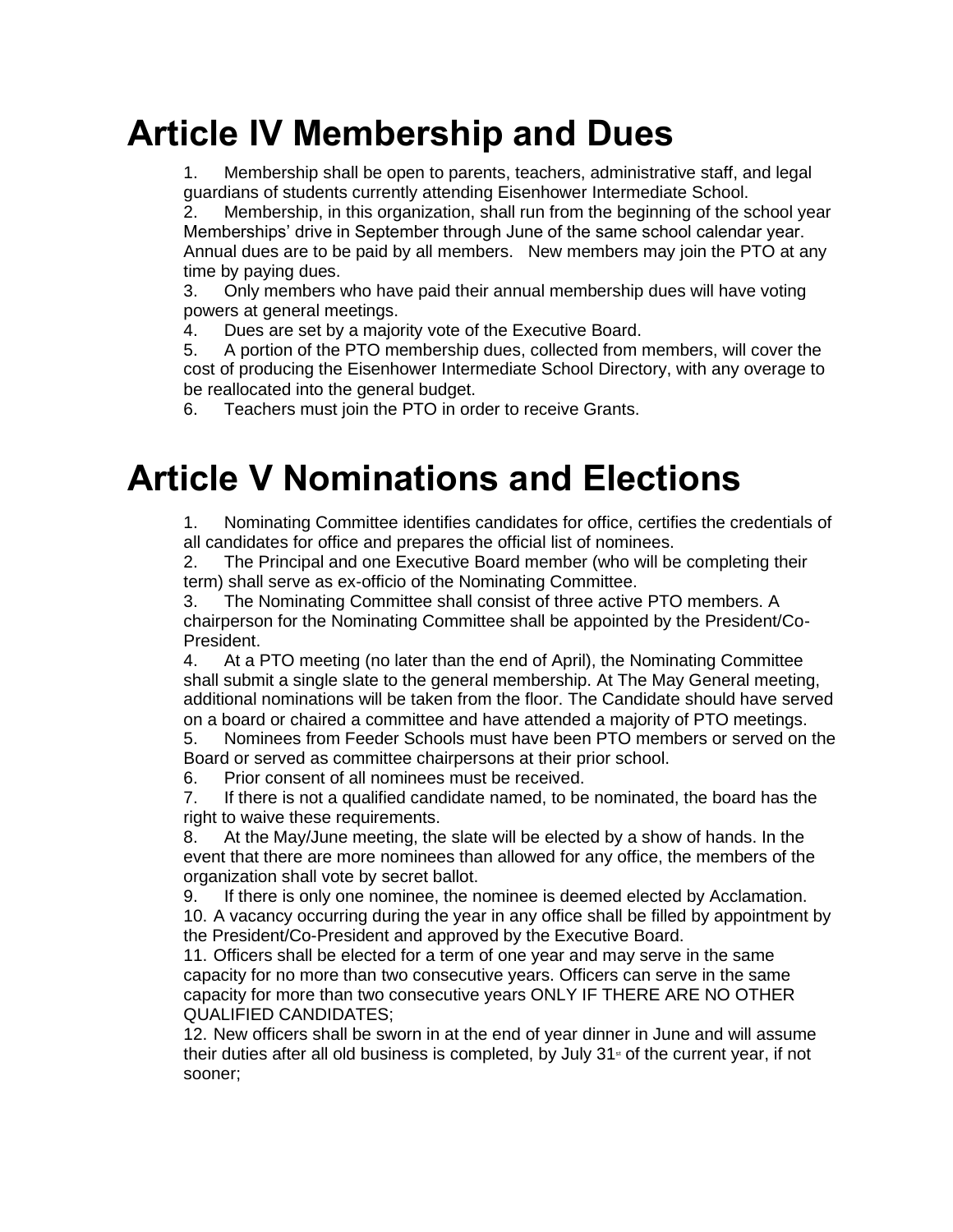13. Newly elected Treasurers shall assume his/her duties after the closing of the organization's books for the current year. The books are deemed reconciled and closed at the end of July when the last Bank statement is received and all pending invoices are paid.

# **Article VI Officers**

The officers of the Eisenhower PTO shall consist of a President, Vice President, Treasurer/Vice Treasurer, Recording Secretary and Corresponding Secretary. A "co" position for each elected office may be elected if deemed necessary by the executive board. The "coofficers" will share the duties listed below, as agreed.

- 1. President/Co-Presidents (may be shared by 2 members)
	- a. Presides at meetings;
	- b. Coordinates chairpersons with the assistance of the Vice President;
	- c. Coordinates the activities of officers and committees;

d. Acts as liaison between the Committee Chairpersons, Teacher Representatives, CSA, Office Staff and the PTO;

e. Represents the school at Council of Schools ("CSA") unless another Board member attends;

f. Prepares budget with Treasurer;

g. Makes deposits in the absence of Treasurer/Vice Treasurer;

h. Ex-officio member of all committees;

i. Establish dates with CSA for all PTO meetings and coordinates calendars;

j. Creates special committees as needed;

k. Dual Signatory on PTO checks over \$200 with Treasurer Signature.

l. Plans PTO programs and activities for parents and guardians, as well as for students;

m. Keeps updated records/files pertaining to his/her position, PTO policies, PTO bylaws and records from all meetings which must be turned over to the incoming President/Co-Presidents at the term's end;

n. Provides copy of revised by-laws to the Council of Schools on a bi-annual basis;

o. Makes themselves familiar with "Robert's Rule of Order" as it pertains to voting procedures and the presenting of business.

2. Vice President/Co-Vice Presidents (may be shared by 2 members)

a. Performs the duties of the Presidents in his/her absence;

b. Assists the President/Co-Presidents in planning PTO programs and activities for parents and guardians, as well as for students;

c. Assists the President/Co-Presidents when they are acting as liaisons between the

Principal, Members, Faculty & Staff, Teacher Representatives and the PTO;

d. Prepares folders for all Chairpersons that should contain historical information from prior events and collects all folders at the end of each event/school year. All folders shall be reviewed and prepared for use by incoming chairperson for future events. The folders will be turned over to the incoming Vice President at the end of the school year.

e. Submits Facilities Use Forms for school functions

f. Prepares the Past Chairperson/Current Chairperson contact list for distribution.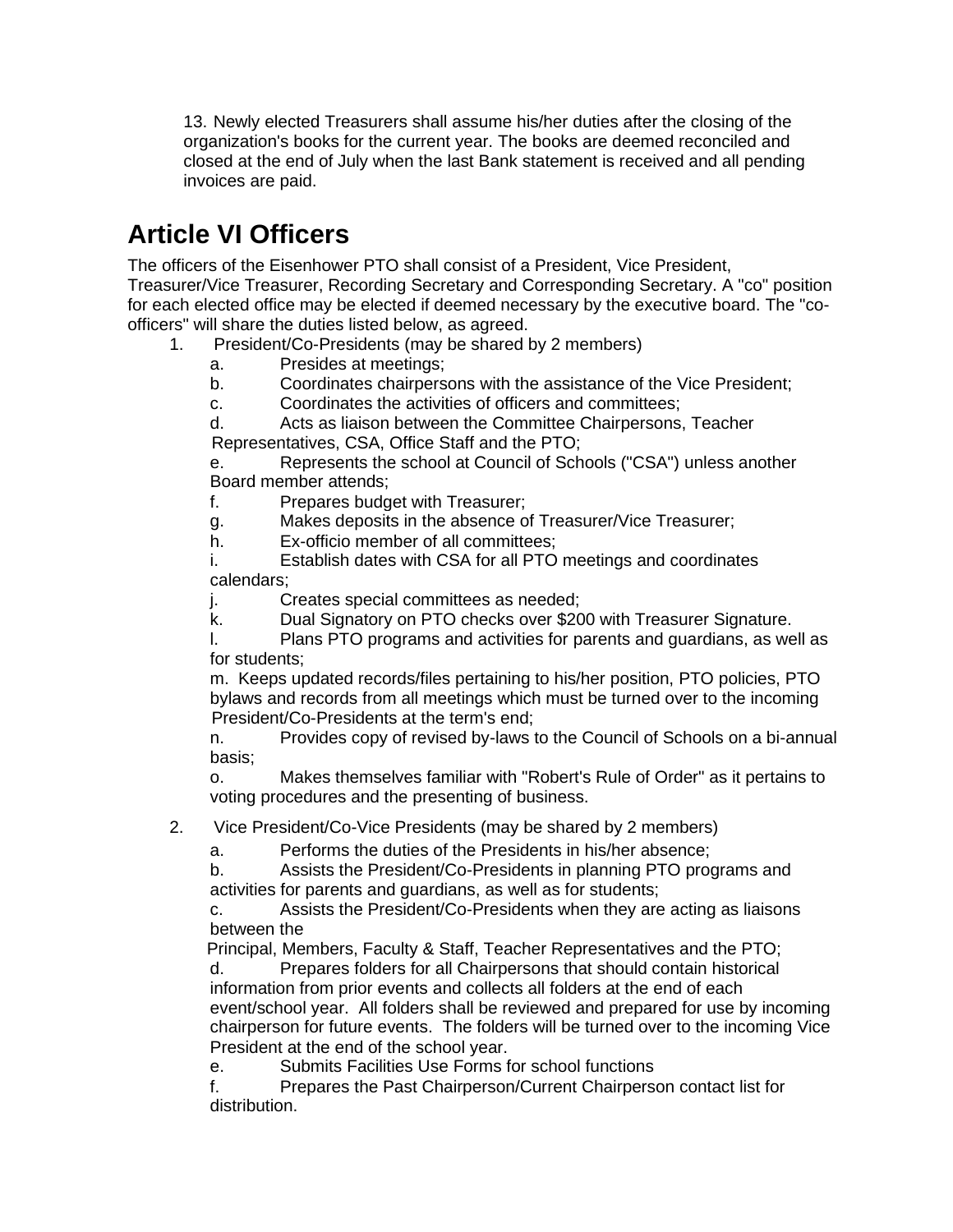Keeps updated records/files pertaining to his/her position, PTO policies, PTO bylaws and records from all meetings, which must be turned over to the incoming Vice President/Co Vice-Presidents at the term's end.

h. Assure that there are chairpersons in place for all committees/events and that processes are in place to gather appropriate volunteers for these events.

i. Makes themselves familiar with "Robert's Rule of Order" as it pertains to voting procedures and the presenting of business.

3. Recording Secretary (may be combined w/Corresponding and/or shared by 2 members)

a. Keeps minutes of all PTO Board and General Meetings and distributes general meeting minutes to all members after approval by the President & the Principal no later than 2 weeks after the current PTO meeting via the PTO on-line link;

b. Prepares the Agenda and after it's approved by the President, makes copies for the meeting.

c. Provides a copy of the by-laws to all members and has copies available at 1st general meeting of the school year. Additional copies shall be provided upon the request of a member;

d. Makes by-laws updates, upon the approval and request of the Executive Board after approval by the general membership when necessary.

e. Prepare and maintain sign-in sheet for all Executive Board & PTO meetings.

f. Documents organizational procedures and committee guidelines;

g. Keeps updated records/files pertaining to his/her position, PTO policies, PTO bylaws and records from all meetings which must be turned over to the

incoming

Recording Secretary/Co-Recording Secretaries at the terms end;

h. Makes themselves familiar with "Robert's Rule of Order" as it pertains to voting procedures and the presenting of business.

i. In the absence of a recording secretary, any PTO member approved by the Board may document minutes. Said person will record the meeting minutes and provide them to the President(s) for approval and distribution.

4. Corresponding Secretary (may be combined w/Recording and/or shared by 2 members)

a. Acts as a backup to the Recording Secretary and in the event that the Recording Secretary is not present will keep minutes at any PTO Board and General Meetings and distributes general meeting minutes to all members.

b. In the absence a Recording Secretary and a Corresponding Secretary, any PTO member approved by the Board may document minutes. Said person would record the meeting's minutes and provide them to the President(s) for approval and distribution.

c. Reads 'Thank you" notes and other correspondence at Board and General Meetings.

d. Prepares and arranges for distribution of PTO announcements as needed.

e. Handles official board correspondence and directs incoming correspondence to the appropriate board or staff member;

f. Keeps updated records/files pertaining to his/her position, PTO policies, PTO bylaws and records from all meetings which must be turned over to the incoming Corresponding Secretary/Co-Corresponding Secretaries at the terms end;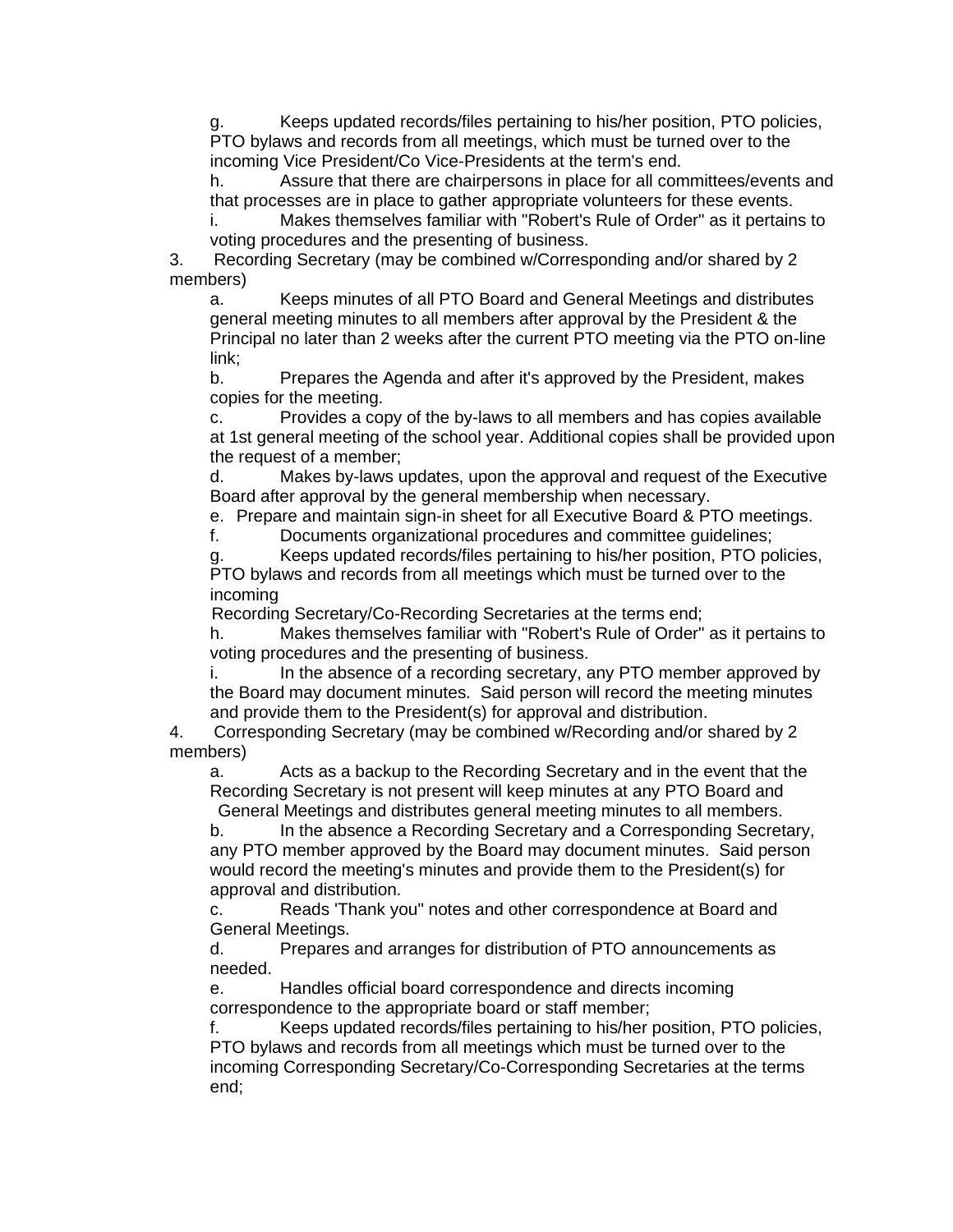g. Assure thank you notes are distributed to appropriate chairpersons after events take place.

h. Makes themselves familiar with "Robert's Rule of Order" as it pertains to voting procedures and the presenting of business.

### **5. Staff Representative(s)/ Liaison**

a. Eisenhower staff member(s), who assist(s) communication and cooperation between the IKE PTO Board and Staff Members;

b. Attends PTO General and Executive Board meetings;

c. Represents the Eisenhower Staff and speaks on their behalf;

d. Communicates key items of discussion back to the teaching staff;

e. Prepares and arranges for distribution of PTO announcements as needed;

f. Reads Staff 'Thank you" notes and other correspondence at meetings;

- 6. Treasurer (2 members REQUIRED)
	- a. In charge of all funds: presents a financial report at all meetings;

b. Receives bills and makes deposits;

c. Enters all Debits and Credits into an excel or accounting/ bookkeeping program, such as QuickBooks;

d. Signor of check with dual signature by PTO President for funds over \$200

e. Prepares proposed budget with the President/Co-President for review and approval by the Executive Board prior to its presentation at the first general meeting;

f. Presents proposed budget for approval at first general meeting of the year with prior notice required to membership;

g. Provide a written report of all transactions since the last Executive Board meeting;

h. Shall know the whereabouts of all permits, licenses, official documents and obtain additional ones when necessary;

i. Treasurer responsible for preparing or obtaining appropriate professional to prepare IRS Form 990EZ, NJ Charitable Registration forms, Tax Exempt Form, 1099 within 6 months of fiscal year end;

j. Provides copy of IRS 990, Charitable Registration form, Certification of Incorporation and any other required documentation to Council of Schools on an annual basis.

k. Treasurer responsible for completion of any other required financial documents as necessary;

l. Keeps updated records/files pertaining to his/her position, PTO policies, PTO bylaws and records from all meetings which must be turned over to the incoming

Treasurer/Co-Treasurer at the term's end;

m. The treasurer's books shall be audited by a committee, specially appointed by the President, & approved by the Board by August. The PTO President & Board members are prohibited from participation on this committee;

n. The incoming Treasurer shall assume his/her duties after the closing of the organization's books for the current year. The books are deemed reconciled and closed at the end of July when the last Bank statement is received and all pending invoices are paid.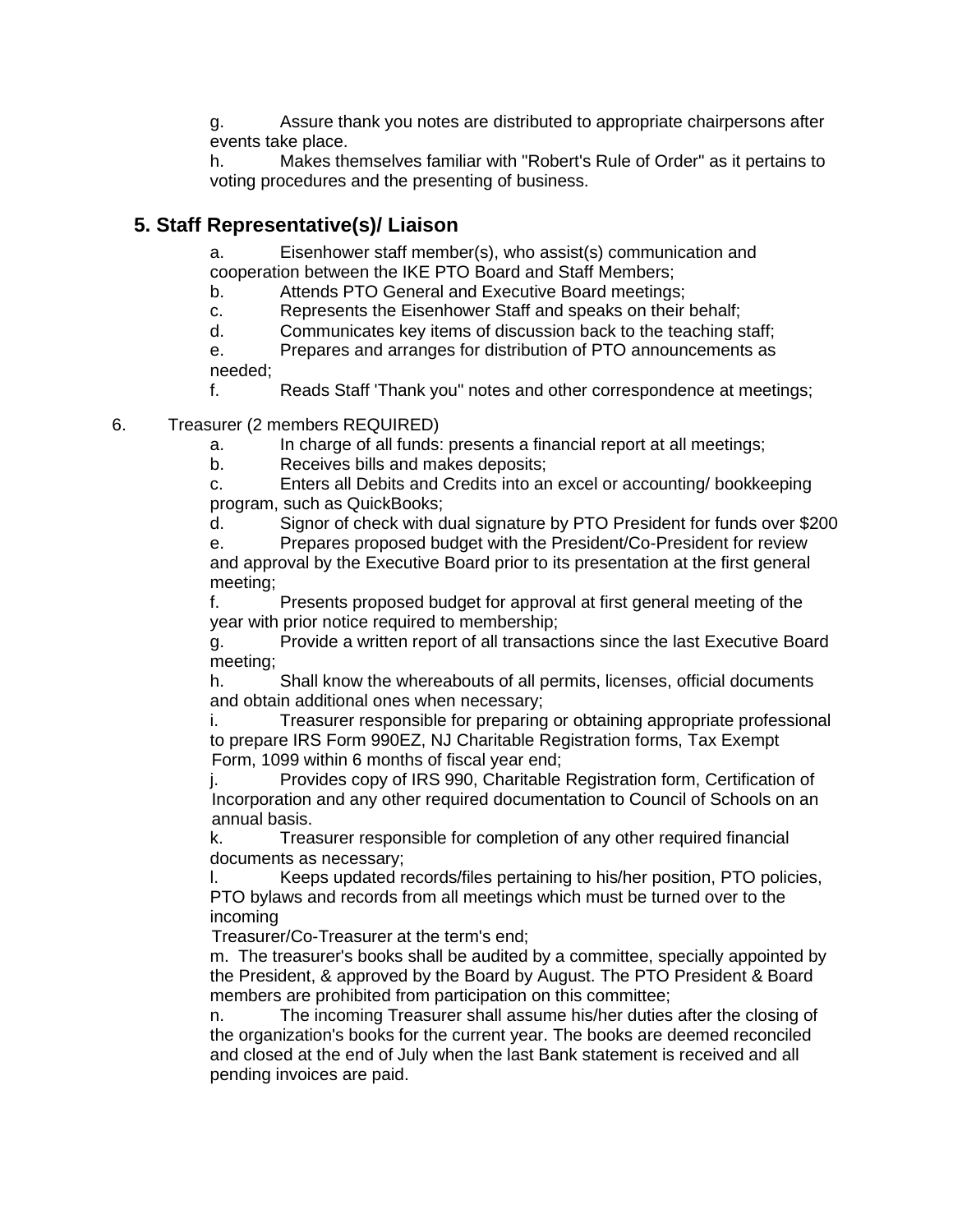o. The Treasurer shall assist the incoming Treasurer with the reallocation of remaining PTO funds and then assist in the preparation of the New Budget.

p. Makes themselves familiar with "Robert's Rule of Order" as it pertains to voting procedures and the presenting of business.

#### **6. Vice Treasurer**

a. Receives and records all monies received by PTO;

b. Responsible for making deposits and provides a receipt of deposits along with an itemized report with the name(s) of committees and the amount of monies collected to the Treasurer;

c. Deposit of funds must be made at the earliest opportunity, but no later than seven (7) days of receipt. If an event is rescheduled, checks received may be held until one week prior to the new event date, provided that the check holders have been notified;

d. All cash must be deposited in the designated timeframe, outlined in c;

- e. Refunds will be distributed in the form of a PTO check;
- f. Until deposited, all cash must be secured and accounted for;
- g. Maintains accurate account of all monies received;

h. Issues receipts for monies received back to the committee chairpersons;

i. Reports periodically to the PTO Board/General Meeting in order that no violations occur;

j. Present the Treasurer's Report in the absence of the Treasurer;

k. Keeps updated records/files pertaining to his/her position, PTO policies, PTO bylaws and records from all meetings which must be turned over to the incoming Treasurer/Co-Treasurer at the term's end;

l. Makes themselves familiar with "Robert's Rule of Order" as it pertains to voting procedures and the presenting of business;

## **Article VII Past President/Co-President & Executive Board**

1. After term has ended, the outgoing PTO Executive Board shall act as Advisors to the Incoming Executive Board for one year, but have no voting privileges.

## **Article VIII Voting**

1. Decisions and approval of expenditures shall be made by a majority vote of the paid members present at a general meeting.

2. Only paid PTO members may vote at meetings & may cast a vote during the election process.

# **Article IX Meetings**

1. General meetings shall be scheduled every other month (September or October, December or January, February or March, April or May and June) or as determined by the needs of the Executive Board and the membership and are open to all paid members. Prior notice must be given to the membership for meeting dates and notification must be given in advance of meeting date changes;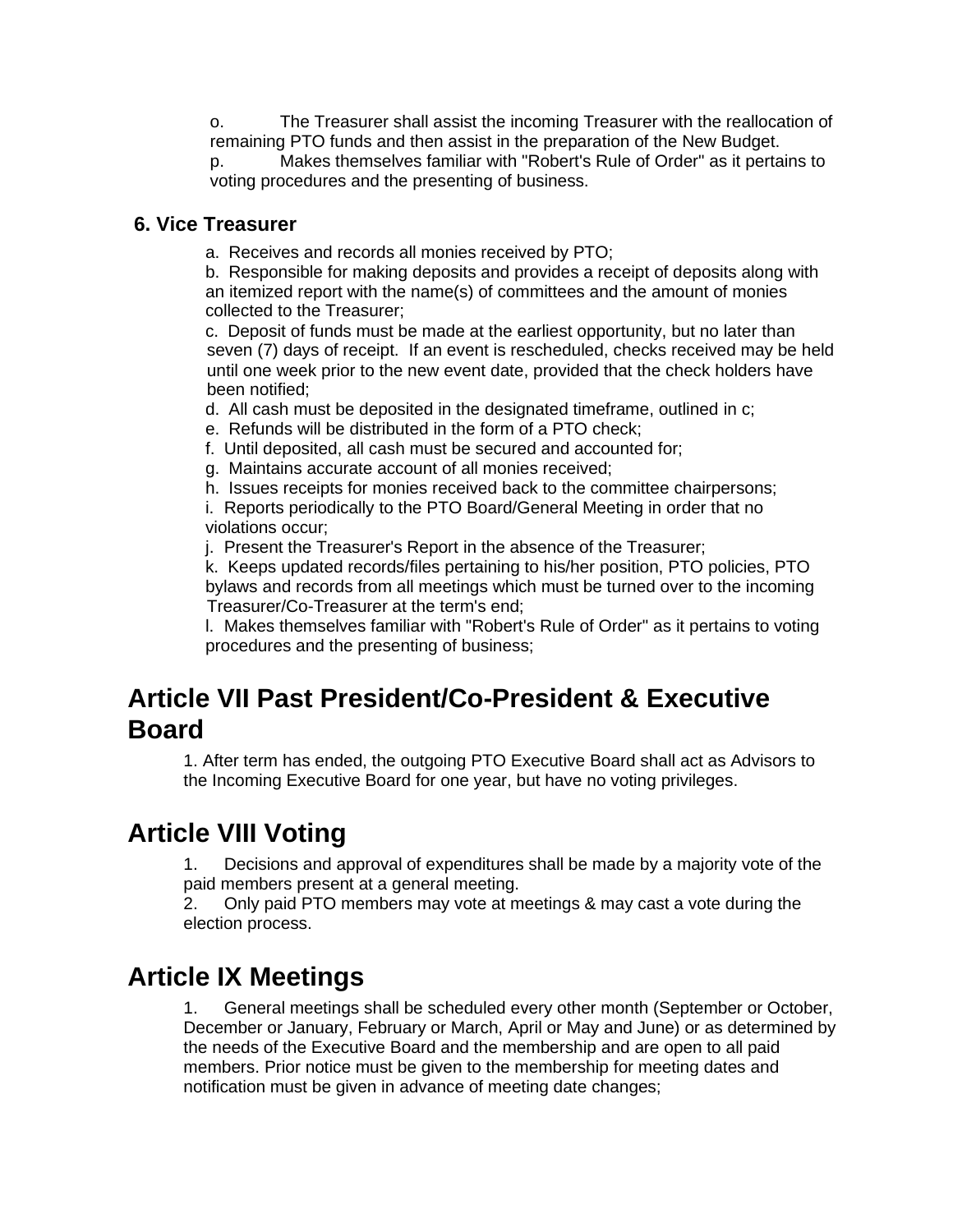2. If there is a need to reschedule a meeting, the meeting shall be rescheduled in a timely manner, at the earliest possible date;

3. The Executive Board will submit their general meeting schedule to the Scheduling Chairperson/Vice President of the Council of Schools Association for approval of meeting dates. Any changes after approval is given must be submitted to the CSA - Vice President of scheduling for approval;

4. The Executive Board may call emergency meetings when notice is given.

5. Eisenhower PTO meetings are to be scheduled in after-school/evening hours, or during the school-day with Principal's approvals, and on a day and time that DOES NOT conflict with other events on the CSA calendar;

6. All Chairpersons must be paid members of the PTO;

7. The Chairpersons of each committee is responsible for reporting committee activity at the general membership PTO meetings;

8. The PTO may hold only one meeting a year at which voting upon prospective officers may take place;

9. A transitional meeting for outgoing and officers-elect shall be scheduled cooperatively with the outgoing President/Co-President. This meeting shall take place within one month after the installation of the officers-elect;

## **Article X Standing Committees**

1. The President/Co-Presidents shall create standing committees, annually, with the approval of the Executive Board.

2. The President/Co-Presidents will appoint the chairpersons of these committees on a yearly basis.

3. The President/Co-Presidents shall be an ex-officio member of all committees except the Nominating committee.

4. The President/Co-Presidents & Vice President shall advise all chairpersons of the following committee guidelines:

> a. Committees may be co-chaired by as many as four people based upon the size of the event/project and upon the willingness of the chairpersons to act together;

> b. All committees will receive a chairperson folder from the Vice President, which contains basic information about the specific committee, documentation from prior events, expense form and information of amount of funds approved for their event, if applicable and any recommendations made by prior chairpersons;

c. All committees are responsible for updating their folder/records and will return their complete folder to the Vice President at the end of their event or the school year;

d. Chairpersons are responsible for turning all receipts, money collected and financial reports to the Treasurer/Vice Treasurer at the end of the event (no later than 5 days after event ends), or at a frequency to be determined by the Treasurer;

e. Reimbursements by the Treasurer to chairpersons shall only be given if they are properly submitted and all receipts are included; and with the approved stipulated funds assigned to that event. Any funds not approved will not be reimbursed without prior approval by the board.

f. All committees are responsible for submitting an event summary to the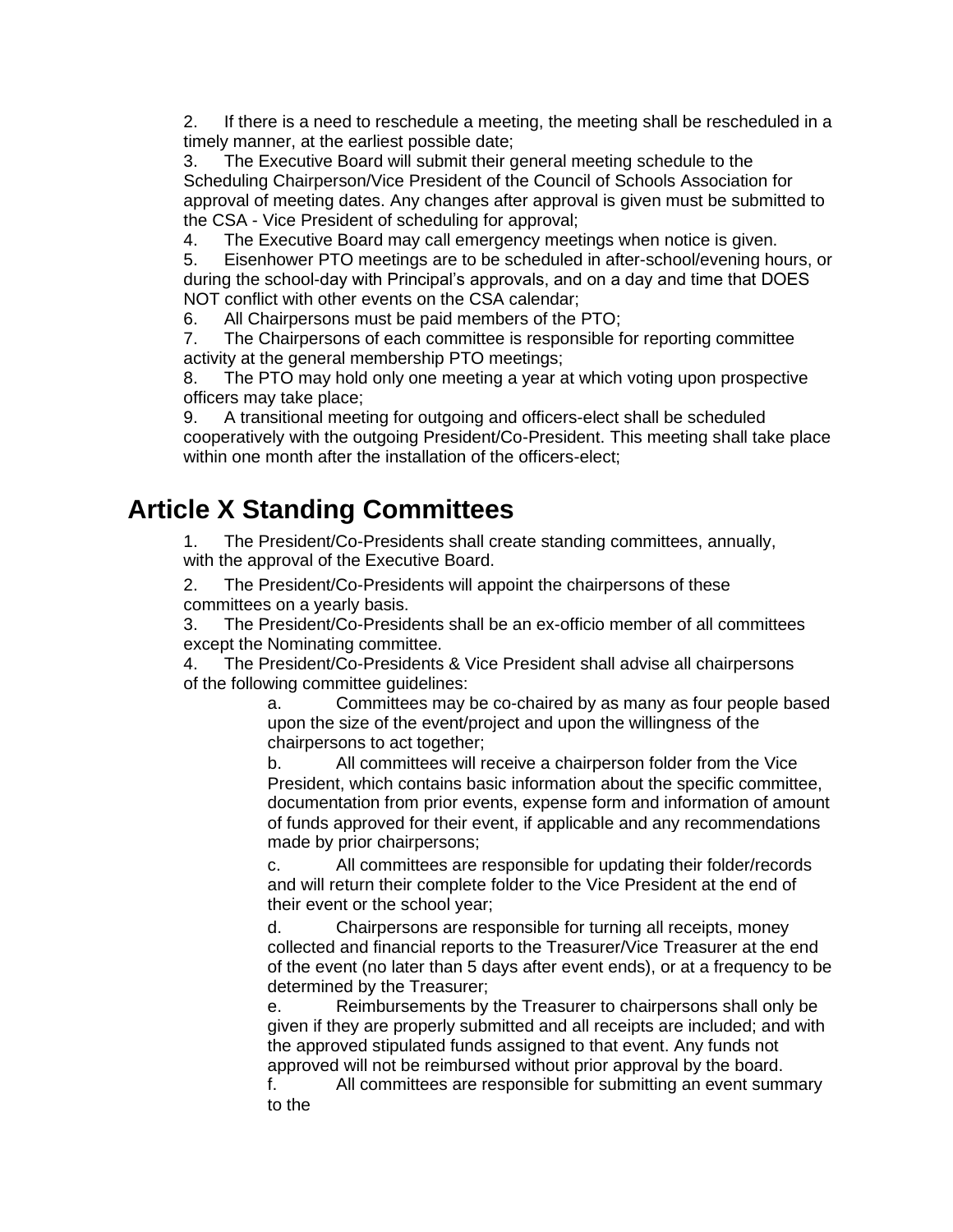Vice President within one week of the event's completion;

g. All Chairpersons will provide the Vice President with the various ways they can be contacted by the Board, i.e. home/work telephone number, cell phone number and/or email address.

## **Article XI Funds**

1. Expenditures up to \$249 can be approved by the President/Co-Presidents.

2. The Executive Board must approve expenditures over \$250;

3. Expenditures over \$500 not included as a line item in the current budget must be voted upon at a general meeting;

4. Prior notice must be given to the PTO membership regarding the discussion and appropriation of funds to be used for school gifts;

5. A reserve for the following year shall be carried over for operating expenses incurred prior to the current year's fundraisers. Suggested amount for reserve: \$5000; 6. Any carryover in excess of the reserve fund must be allocated and approved for a specific project or purpose by the Executive Board, such as gifts to the school. (See note 4 above);

7. Receipts from transactions made using PTO Debit/Credit cards, held by Presidents and Vice-Presidents, shall be submitted to the Treasurers with "Request for Payment" forms, noting "DEBIT CARD USED" for proper accounting of the transactions in the budget and bank statement reconciliation;

# **Article XII Class Trips**

The Eisenhower PTO will pay up to a budgeted set amount per student for class trips. This amount will be budgeted yearly based on the availability of funds.

For Class Trips where separate funding is available via the district or otherwise, the teacher must make arrangements for that funding prior to requesting funding from the PTO.

# **Article XIII Sunshine Policy**

1. Cards will be sent to all staff, students, and family members of students for serious illnesses, births surgeries or deaths (or a gift on a need to need basis).

2. In the event of tragic circumstances, or the death of an Eisenhower student, the PTO will determine the appropriate method of acknowledgement.

# **Article XIV Chaperones**

1. All parent chaperones, whether required or not, must pay for their own admission and any other expenses involved with going on the trip.

## **Article XV School Mascot and Colors**

1. The official colors of Eisenhower Intermediate School are Blue and Gold. The Mascot is the Eagle.